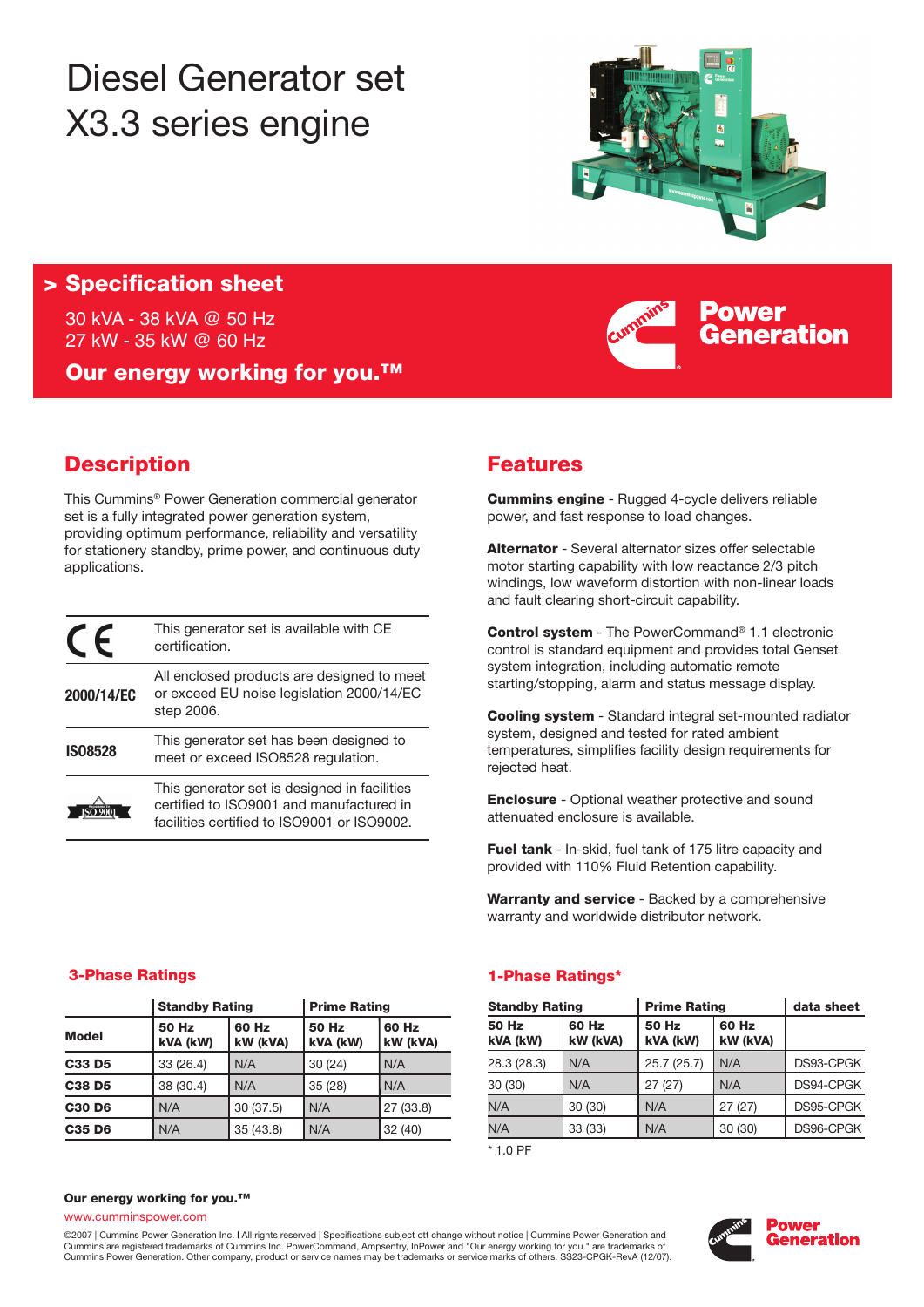### **Generator Set Specifications**

| Governor regulation class                | ISO8528 Part 1 Class G2 |
|------------------------------------------|-------------------------|
| Voltage regulation, no load to full load | $±1\%$                  |
| Random voltage variation                 | $±1\%$                  |
| Frequency regulation                     | Droop                   |
| Random frequency variation               | $± 0.25\%$              |

### **Engine Specifications**

| Design                     | 4 cycle, In-line, naturally aspirated                                   |  |  |
|----------------------------|-------------------------------------------------------------------------|--|--|
| <b>Bore</b>                | 91.4mm (3.6 in.)                                                        |  |  |
| <b>Stroke</b>              | 127mm (5.3 in.)                                                         |  |  |
| Displacement               | 3.3 litre (201 in.)                                                     |  |  |
| Cylinder block             | Alloy Cast iron, In-line 4 cylinder                                     |  |  |
| Battery capacity           | 88 Ampere-Hour                                                          |  |  |
| Battery charger alternator | 36 amps.                                                                |  |  |
| Starting voltage           | 12 volt, negative ground                                                |  |  |
| Fuel system                | Direct injection: Number 2 diesel fuel                                  |  |  |
| <b>Fuel Filter</b>         | Single element, Spin-on fuel cum Water Separator, Filtration efficiency |  |  |
|                            | 25 micron 99% (min), Water separation efficiency 90% (min)              |  |  |
| Air cleaner tape           | Dry replaceable element                                                 |  |  |
| Lube oil filter type(s)    | Spin on full flow filter, Filtration efficiency 25 micron 99% (min)     |  |  |
| Standard cooling system    | 122°F (50°C) ambient radiator with coolant Recovery System              |  |  |

### **Alternator Specifications**

| Design                                                    | Brushless, 4 pole, revolving field                                 |
|-----------------------------------------------------------|--------------------------------------------------------------------|
| Stator                                                    | $2/3$ pitch                                                        |
| Rotor<br>Single bearing, flexible disc                    |                                                                    |
| Insulation system<br>Class H                              |                                                                    |
| Standard temperature rise<br>163°C standby @ 27°C ambient |                                                                    |
| Exciter type                                              | Torque match (shunt) standard, EBS optional EBS (Excitation Boost  |
|                                                           | System)                                                            |
| Phase rotation                                            | A(U), B(V), C(W)                                                   |
| Alternator cooling                                        | Direct drive centrifugal blower fan                                |
| AC waveform total harmonic distortion                     | $<$ 5% no load to full linear load, $<$ 3% for any single harmonic |
| Telephone influence factor (TIF)                          | $<$ 50 per NEMA MG1-22.43                                          |
| Telephone harmonic factor (THF)                           | $<$ 3                                                              |

### **Available Voltages**

| 50 Hz line-neutral/line-line) |                   | 50 Hz single phase | 60 Hz line-neutral/line-line |             | 60 Hz single phase |  |
|-------------------------------|-------------------|--------------------|------------------------------|-------------|--------------------|--|
| • 230/400(STD)                | • 240/416         | •220               | ● 127/220(STD)               | • $120/208$ | •220               |  |
| •220/380                      | $\bullet$ 127/220 | •230               | •133/230                     | •138/240    | •230               |  |
| • 138/240                     | •254/440          | •240               | •220/380                     | •240/416    | •240               |  |
| • 120/208                     | •133/230          |                    | • 255/440                    | • 277/480   |                    |  |
|                               |                   |                    | • 265/460                    |             |                    |  |

### **Generator Set Options**

#### **Engine**

• 120/240 Volt coolant heater

### **Exhaust system**

• Standard Residential grade exhaust silencer

### **Control panel**

- Shunt Trip
- Auxiliary Contacts
- Earth Fault Relay

### **Alternator**

- 105˚C Temp Rise Alternator
- 125˚C Temp Rise Alternator
- 150˚C Temp Rise Alternator
- EBS (Excitation Boost System)
- 120/240 V, 25 W, anti-condensation heater

### **Generator set**

- Heavy Duty Air Cleaner
- Electronic Governing
- Battery Charger
- 1500/3000 hours Maintenance Kit

### **Our energy working for you.™**

### www.cumminspower.com

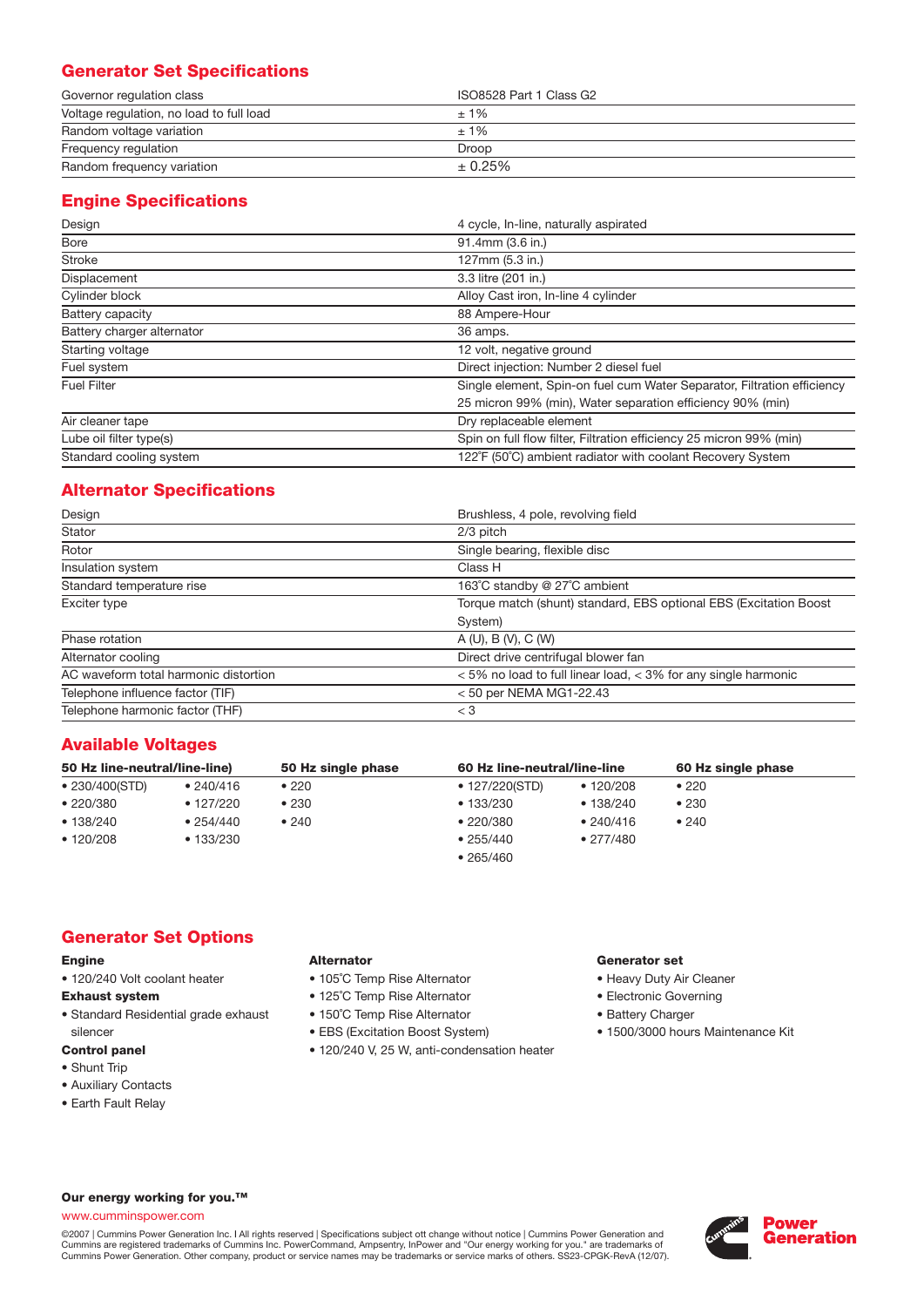### **The PowerCommand® 1.1 - Generator Set Control**

- The PowerCommand® 1.1 control is a microprocessorbased generator set monitoring control system. The control provides a simple operator interface to the generator set, digital voltage regulation, digital engine speed governing, start / stop control, and protective functions.
- The PowerCommand® 1.1 generator set control is suitable for use on a wide range of generator sets in non-paralleling applications.
- The PowerCommand Control can be configured for any frequency, voltage and power configuration from 120 to 600 VAC for 50 Hz or 60 Hz operation.
- Power for the control is derived from the generator set starting batteries. The control functions over a voltage range from 8 VDC to 35 VDC.

#### **Major Features**

- 12 or 24 VDC Battery Operation
- Digital Engine Speed Governing (optional) to provide isochronous frequency regulation.
- Digital Voltage Regulation full wave rectified single phase (line to line) sensing.
- Generator Set Monitoring. Monitors status of all critical engine and alternator conditions functions.
- Engine Starting includes relay drivers for start, fuel shut off (FSO), and glow plug.
- Configurable Inputs and Outputs. Two discrete inputs and two dry contact relay outputs.
- Generator Set Monitoring: Displays status of all critical engine & alternator generator set functions.
- Smart Starting Control System: Integrated fuel ramping to limit black smoke & frequency overshoot.
- Advanced Serviceability using INPOWER.

### **Control System**

Includes all functions to locally or remotely start and stop, and protect the generator set.

### **Control Switch - RUN/OFF/AUTO**

OFF Mode - the generator set is shut down & cannot be started; as well as resets faults.

RUN mode - the generator set will execute its start sequence.

AUTO mode - the generator set can be started with a start signal from a remote device.

### **Status Indications**

The control has a lamp driver for external fault/status indication. Functions include:

- The lamp flashes during preheat (when used) and while the generator set is starting.
- READY TO LOAD flashing until the set is at rated voltage and frequency, then on continuously.
- Fault conditions are displayed by flashing a two-digit fault code number.

**LED Indicating Lamps** - includes LED indicating lamps for the following functions;

Not in Auto Remote Start Warning Shutdown Auto Run

Remote Emergency Stop Switch Input. Immediate shut down of the generator set on operation.

### **Base Engine Protection** -

Low Oil Pressure Shutdown High Engine Temperature Shutdown Underspeed/Sensor Fail Shutdown Fail to Start Battery Charging Alternator Fail Warning

### **Options**

Digital Engine Speed Governing to provide isochronous frequency regulation.



#### **Our energy working for you.™**

www.cumminspower.com